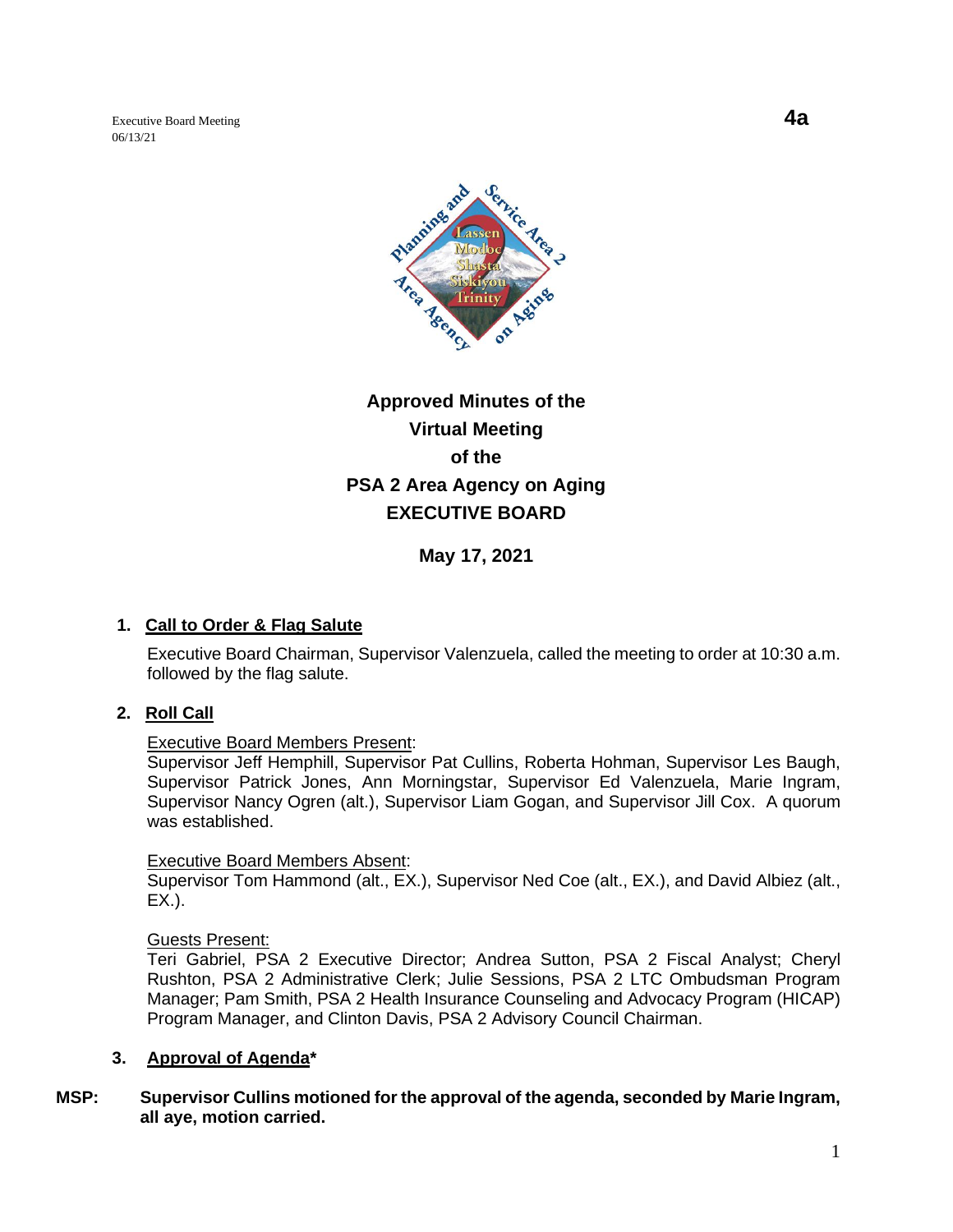# **4. Approval of Consent Agenda\***

## **MSP: Supervisor Baugh motioned for the approval of the consent agenda, seconded by Marie Ingram, all aye, motion carried.**

## **5. Open Session**

No comments.

## **6. Executive Board's Report**

Supervisor Cullins announced that this would be her last meeting as she is moving out of her district and, therefore, must resign as County Supervisor. Alternate Executive Board member Ned Coe will be stepping in until a new member of the Executive Board is appointed. Along with many members of the Executive Board and PSA 2 staff, Chairman Valenzuela commended Supervisor Cullins for her work with PSA 2 AAA and wished her well.

## **7. Advisory Council Report**

Advisory Council Chairman, Clinton Davis, reported that the council has taken a very serious look at the status of services during the pandemic and continues to actively recruit to fill Advisory Council vacancies. With the help of the new PSA 2 website, the council is working to promote and raise awareness of PSA 2 services in their communities.

Mr. Davis' participation in the Triple A Council of California (TACC) is also focusing on public awareness throughout the state. The updated Master Plan for Aging and homelessness of seniors are additional focus areas of TACC as the group increases public accessibility to TACC meetings.

Director Gabriel reported that, due several scheduling conflicts, the May 28<sup>th</sup> Advisory Council meeting will be moved to Friday, June 4, 2021. This is an important meeting as the Advisory Council prepares its annual report to be presented to the Executive Board at the Collaborative Meeting on June 21, 2021.

# **8. Executive Director's Report –** Teri Gabriel, Executive Director

# a. Update on Program Services due to COVID-19 pandemic

 Director Gabriel reported that guidance has been received from the California Department of Aging (CDA) on resuming in-person services for Older Americans Act and HICAP program services. While the Governor announced the Blueprint for a Safer Economy will no longer be in place effective June 15, 2021, the state will need to meet the criteria established in relation to the number of vaccines administered and the rate of hospitalizations due to COVID-19 before resuming pre-pandemic services. Program services are to continue to be conducted in a socially distant manner until a plan is in place for each program to "Move beyond the Blueprint." Reopening plans will need to be in place for all Titles III B Supportive Services, C-1 Congregate Meals, C- 2 Home Delivered Meals, III E Family Caregiver Support Programs, III D Health Promotions and HICAP before resuming pre-COVID operations. Public Health guidance should be followed in the reopening plans and a readiness survey should be conducted with program staff and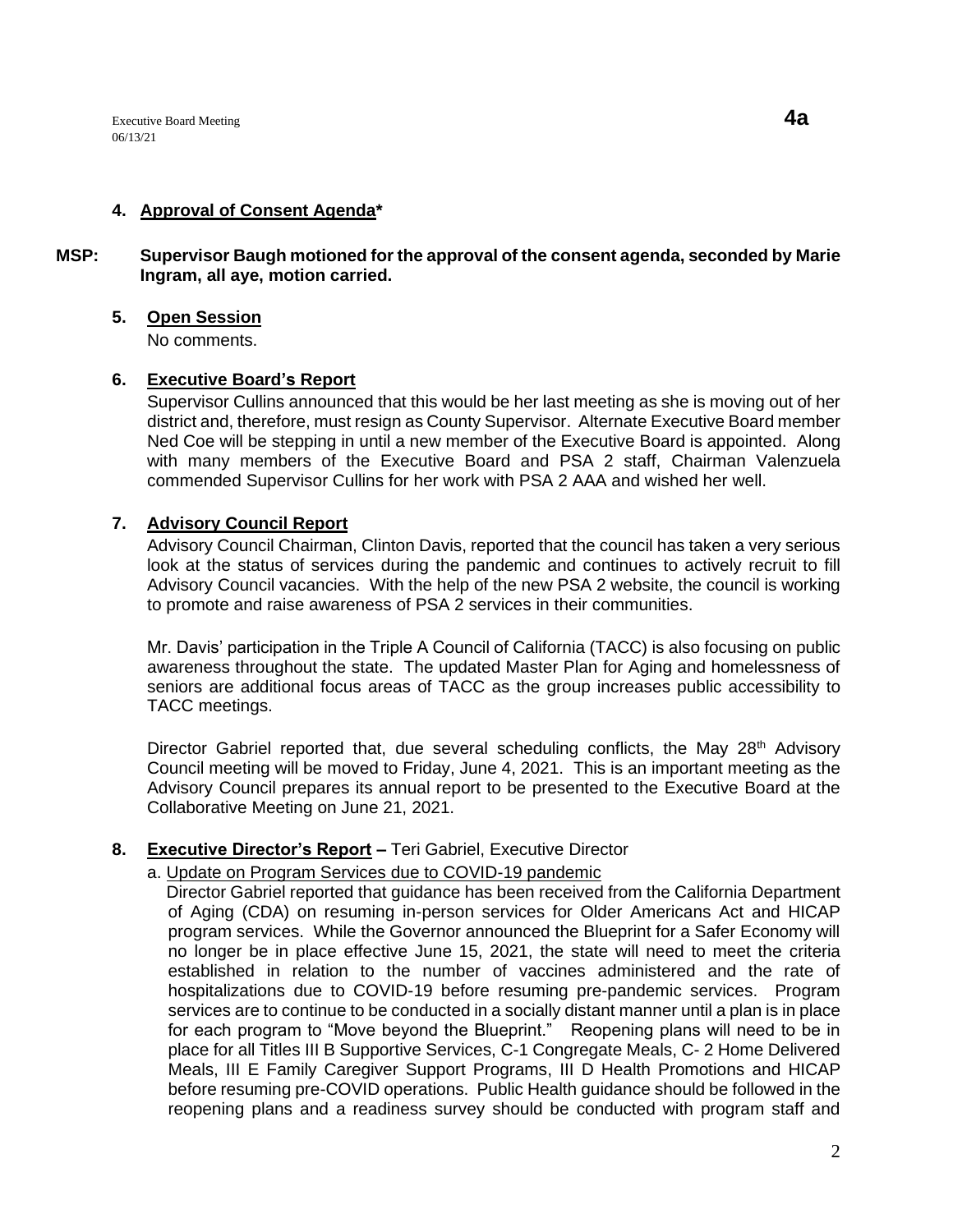program participants to determine the reopening status for services. The HICAP program continues offering telephone appointments for counseling during the pandemic.

#### b. Update on Lassen Senior Services Transition Plan

Director Gabriel reported that once it was determined at the April 19, 2021 Executive Board meeting that PSA 2 would discontinue its contract with Lassen Senior Services (LSS), PSA 2 staff met with CDA, the forensic CPA and WellSky Data Management Systems to address the recovery of state property and client confidential records per the required contract Transition Plan. The Transition Plan also requires the release of a public notice to program participants that LSS was no longer receiving PSA 2 funding to support their nutrition and transportation programs. PSA 2 staff visited the LSS program site on May 6, 2021 to recover transportable PSA 2 issued equipment, client program records and to reassign program vehicles to another service provider. Copies of the correspondence and a copy of the invoice to recover Families First Coronavirus Relief Act (FFCRA) funding was included in the board packet for reference. Director Gabriel also reported that she has responded to inquiries from the public on the matter of discontinued funding to LSS, including from Senator Dahle's office and a local news reporter. A timeline for the Lassen Co. RFP process will be addressed in the coming weeks, so PSA 2 funding may be redistributed to support the older adults in the Lassen Co. area. PSA 2 was also contacted by Lassen Transit Services Agency which is working to support LSS's home delivered meal services in the interim during the pandemic.

## c. Update on Trinity County Request for Proposal (RFP) Process

Director Gabriel reported that the RFP process continues in Trinity Co. with a deadline of June 7th for C-1 Congregate, C-2 Home Delivered Meal and III B Transportation services funding available in the 2021-2024 funding period. To date, no letters of intent have been received by the PSA 2 Administrative office; therefore, no applications have been released. Should the Trinity Co. RFP process be deemed unsuccessful, Director Gabriel will initiate conversations with Trinity Co. Executive Board members to address other options to bring the program funding back to the community.

# d. Update on PSA 2 AAA Website

Director Gabriel announced that the newly revised PSA 2 AAA website went live at the end of April. With the help of an experienced volunteer, the new site brings a wealth of information to the public on PSA 2 services. Director Gabriel welcomed the Executive Board's feedback and suggestions on the website. An on-screen view of the website was shared during the meeting and Director Gabriel pointed out pertinent pages of the website related to Executive Board and Advisory Council activity as well as program services, including a link to the newly released Ombudsman Program website and Elder Abuse Awareness resources. Resources for contracted service providers are available on the new website including updated and newly developed program and fiscal procedure manuals. The Contact Us page of the website offers various means by which to reach PSA 2 staff including a chat feature available to online inquirers. Positive feedback was offered by Executive Board members and a request to track website visits was suggested by Chairman Valenzuela. The technologically advanced chat feature to connect with PSA 2 staff and the availability of phone numbers was appreciated by the board members.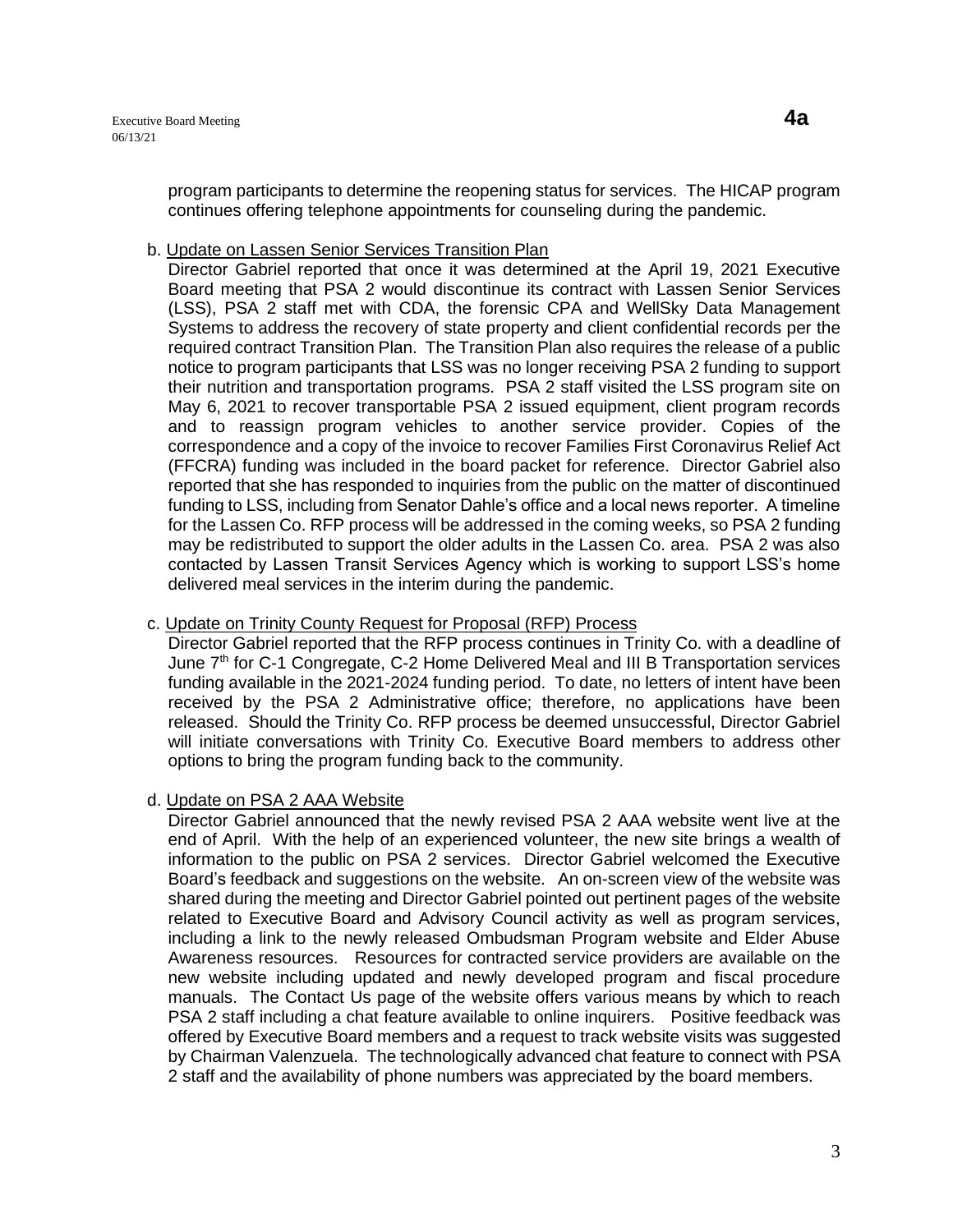#### e. Other Agency Activity

Director Gabriel reported that community education efforts continue to educate the public on PSA 2 program services and to provide resources. A Siskiyou Senior Ride-Thru Event is planned for this month in McCloud. Ride thru events were developed in lieu of resource fairs in response to the pandemic requirements for social distancing. The Tulelake, Happy Camp and Dorris communities will receive resource information as well. PSA 2 also partnered with Dignity Health Connected Living to provide disaster Go Bags in these communities. The goal is to reach other areas of the PSA 2 region with the resource materials as well.

Director Gabriel also reported that the Information & Assistance program contact information has been advertised in the 5-county newspapers and online news sources. The number of contacts received by the communities has already increased. Plans to run the ads throughout the fiscal year will continue as funding allows.

Director Gabriel announced that the vacant Administrative Clerk position has been filled. Andrea (Andi) Ruiz joined PSA 2 staff in early May. She has been tasked with advancing the Dignity at Home Fall Prevention Program which is currently available in the PSA region. Andi has extensive experience with event planning and possesses excellent customer services skills, and the agency looks forward to having her on the PSA 2 team.

#### **9. Acknowledge Proclamation for May 2021 as Older Americans Month – "Communities of Strength\***

Director Gabriel announced that every May, the Administration on Community Living (ACL) leads our nation's observance of Older Americans Month. The theme for 2021 is "Communities of Strength." Director Gabriel read an excerpt from ACL's Older Americans Month campaign material. Older Americans Month proclamations were provided to each county's Clerk of the Board for adoption.

**MSP: Supervisor Baugh motioned to Acknowledge the Proclamation for May 2021 as Older Americans Month, seconded by Supervisor Cullins, all aye, motion carried.** 

## **10. Approval of Board Resolution Authorizing the Executive Director to Sign CDA Area Plan Contract and Related Amendments – AP-2122-02\***

Director Gabriel explained that the planning estimate for FY 2021/2022 arrived from CDA with the budget display of next fiscal year's funding. The first step is for the Executive Board to approve the Board Resolution authorizing the Executive Director to sign the contract and related amendments with CDA to receive program and administrative funding next fiscal year. Director Gabriel noted that the overall total on the Board Resolution should read \$2,482,304.

- **MSP: Roberta Hohman motioned to approve the Board Resolution Authorizing the Executive Director to Sign CDA Area Plan Contract and Related Amendments – AP-2122-02, seconded by Marie Ingram, all aye, motion carried.** 
	- **11. Approval for FY 2021/2022 Provider Allocations (including All Amendments and Notice of Grant Awards (NGA) Activity Summary)\***

Director Gabriel explained that the series of spreadsheets provided in the board packet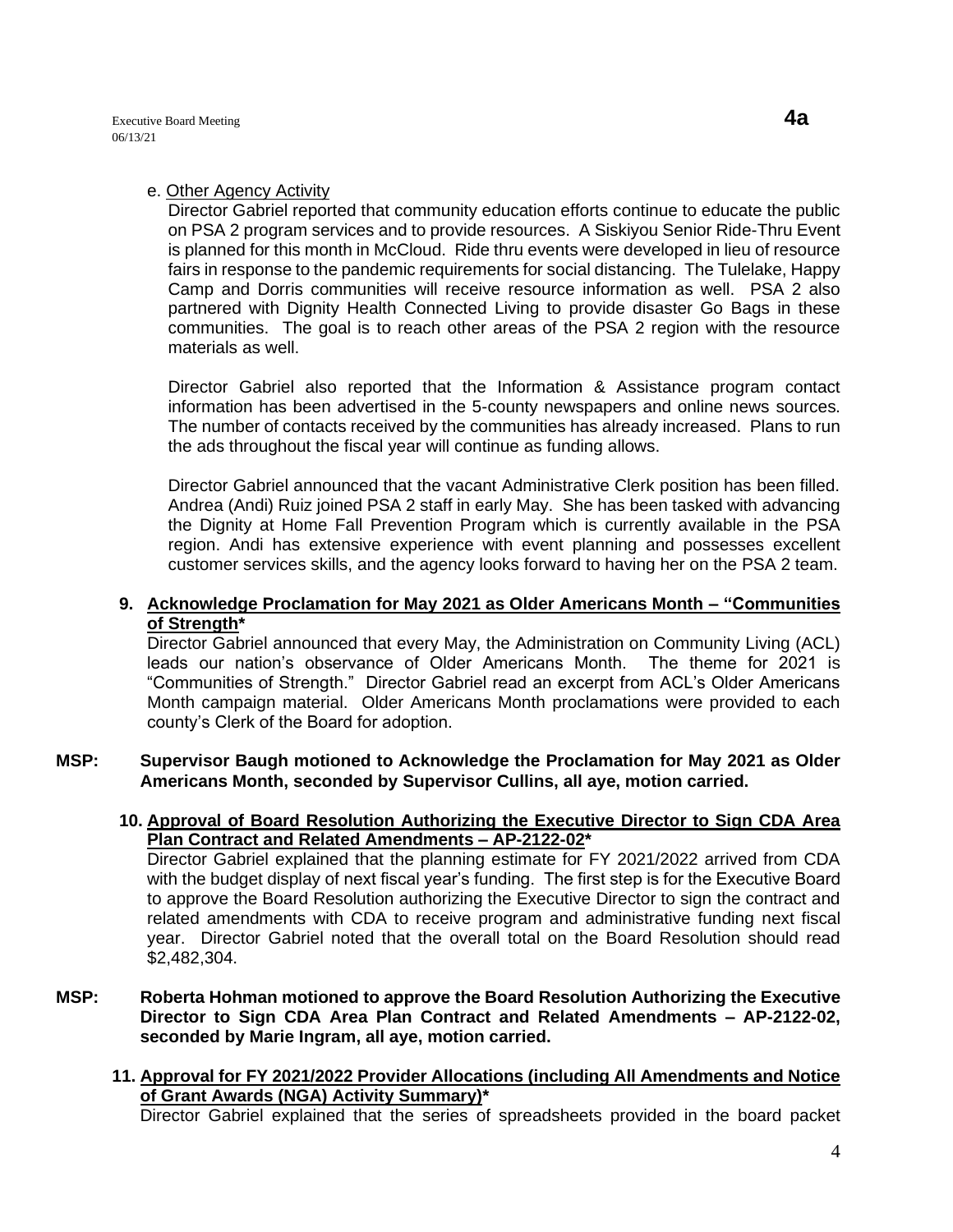displays the funding allocated to each contracted service provider by county based on CDA's budget display and the pre-established funding formula for each county. Titles III B Supportive Services, C-1 Congregate Meals, C-2 Home Delivered Meals, III E Family Caregiver Support and III D Health Promotion program services funding are displayed, including Administrative funding to support the AAA Administrative and Ombudsman program staff. A display for Nutrition Services Incentive Program (NSIP) funding is also displayed which is funding from the Secretary of the state's Department of Agriculture to support dietary guidelines requirements and food purchases for senior nutrition programs. NSIP is based on the prior year's number of meals served. Director Gabriel noted that the allocation of NSIP funding in Shasta Co. should read 48% of the total – not 100%, although 100% of Shasta Co.'s allocation goes to Dignity Health Connected Living.

- **MSP: Supervisor Jones motioned to approve the FY 2021/2022 Provider Allocations (including All Amendments and Notice of Grant Awards (NGA) Activity Summary), seconded by Supervisor Hemphill, all aye, motion carried.** 
	- **12. Approval to Authorize Executive Director to Sign FY 2021/2022 Service Provider Contracts and Related Amendments\***

Director Gabriel explained that the Executive Board's authorization is needed for the Executive Director to sign FY 2021/2022 service provider contracts and related amendments based on the allocations addressed in item 11.

**MSP: Supervisor Cox motioned to authorize the Executive Director to Sign FY 2021/2022 Service Provider Contracts and Related Amendments, seconded by Supervisor Jones, all aye, motion carried.** 

# **13. Approval of FY 2021/2022 County Match\***

Director Gabriel explained that the county match display reflects the contribution from each county to support the Area Agency on Aging administrative operations. The county match is based on the total amount of administrative dollars allocated to PSA 2 in CDA's FY 2021/2022 budget display. The county match allocation reflects the pre-established funding formula by county in addition to over-match funding previously approved by the Executive Board. A slight increase in overall administrative funding from CDA results in a \$1,785 increase in county match this fiscal year.

In response to an inquiry by Supervisor Valenzuela, Director Gabriel explained that the county match percentages were previously established by the Executive Board and could be reconsidered based on the results of the most recent census data. The matter could be brought back to the Executive Board to reevaluate the funding formula. The soonest the formula could be reconsidered would be following the release of the census data.

#### **MSP: Supervisor Baugh motioned to approve the FY 2021/2022 County Match, seconded by Marie Ingram, all aye, motion carried.**

#### **14. Approval of FY 2021/2022 Staff Benefits\***

Director Gabriel reported that the staff benefits display reflects an increase in active staff benefits due to an increase of eligible HICAP and Ombudsman program staff. The variance in the staff benefits is provided in the right column of the staff benefits display provided. In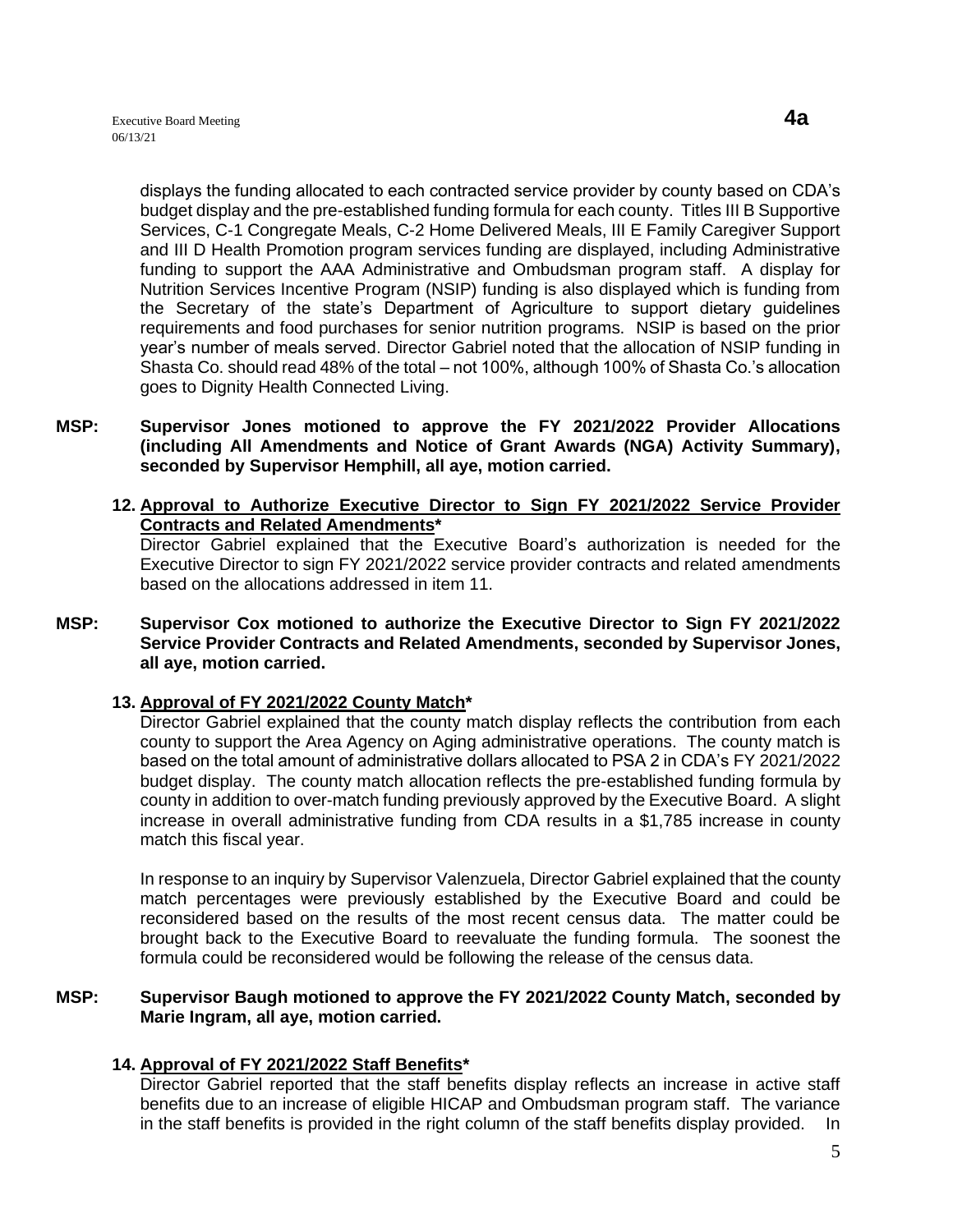response to an inquiry from Supervisor Baugh, Director Gabriel explained the variances in the health benefits due to the addition of eligible employees and stated there was a slight increase of approximately \$70 in the health benefits costs from last year. Further, in response to Supervisor Baugh's inquiry, Director Gabriel explained there is no cap on the health insurance coverage in PSA 2 policy and there has been no increase in the Medical Wellness benefit which is available to employees in the absence of vision and dental insurance.

#### **MSP: Supervisor Baugh motioned to approve the FY 2021/2022 Staff Benefits, seconded by Supervisor Cullins, all aye, motion carried.**

# **15. Approval of FY 2021/2022 Proposed AAA Administrative Staff Salary Schedule\***

Director Gabriel reported that the FY 2021/2022 Proposed AAA Administrative Staff Salary Schedule reflects an increase to the Administrative Clerk position due to the upcoming minimum wage increase effective January 2022. The display reflects the current salary schedule in comparison to the upcoming increase to the minimum wage positions.

- **MSP: Supervisor Cullins motioned to approve the FY 2021/2022 Proposed AAA Administrative Staff Salary Schedule, seconded by Marie Ingram, all aye, motion carried.**
	- **16. Approval of FY 2021/2022 Proposed AAA Administrative Budget and Budget Narrative\*** Director Gabriel referred to the budget narrative provided. Adjustments to the proposed FY 2021/2022 Administrative budget reflect increases due to employee step increases, health benefits based on actual expenses along with unemployment insurance, payroll taxes, office supplies, legal publications, staff training, and staff travel in anticipation of normal operations.
- **MSP: Supervisor Valenzuela motioned to approve the FY 2021/2022 Proposed AAA Administrative Budget and Budget Narrative, seconded by Supervisor Cox, all aye, motion carried.**
	- **17. Approval of Proposed FY2021/2022 Proposed Ombudsman Staff Salary Schedule\*** Director Gabriel explained that the FY 2021/2022 Proposed Ombudsman staff salary schedule reflects an increase to the Receptionist position to meet the upcoming minimum wage increase. The display reflects the current salary schedule in comparison to the upcoming increase to the minimum wage positions. The Regional Coordinator position also

reflects an increase to this supervisory position due to the increase of the minimum wage.

- **MSP: Supervisor Baugh motioned to approve the FY 2021/2022 Proposed Ombudsman Staff Salary Schedule, seconded by Supervisor Valenzuela, all aye, motion carried.** 
	- **18. Approval of FY 2021/2022 Proposed Ombudsman Program Budget and Budget Narrative\***

Director Gabriel stated that adjustments were made to the Ombudsman Program budget due to employee step increases, the minimum wage increase and actual costs related to health benefits due to employee eligibility. Equipment purchases and staff training decreased while staff travel remains in the budget in anticipation of normal operations.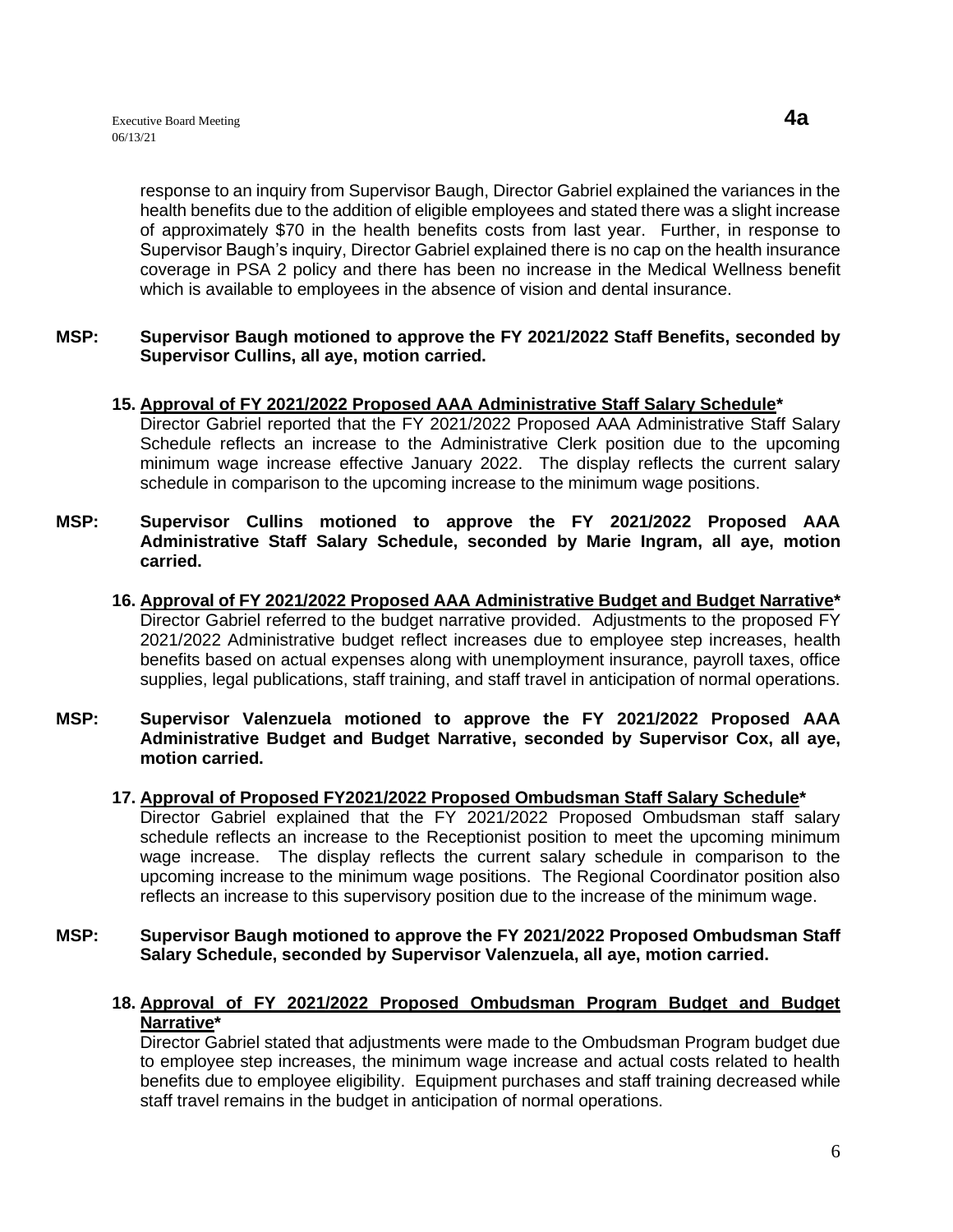- **MSP: Supervisor Hemphill motioned to approve the FY 2021/2022 Proposed Ombudsman Program Budget and Budget Narrative, seconded by Supervisor Valenzuela, all aye, motion carried.**
	- **19. Approval of Board Resolution Authorizing the Executive Director to Sign CDA Health Insurance Counseling and Advocacy Program (HICAP) Contract and Related Amendments – HI-2022-02\***
- **MSP: Supervisor Baugh motioned to approve the Board Resolution Authorizing the Executive Director to Sign CDA Health Insurance Counseling and Advocacy Program (HICAP) Contract and Related Amendments – HI-2122-02, seconded by Supervisor Cox, all aye, motion carried.**
	- **20. Approval of FY 2021/2022 Proposed HICAP Staff Salary Schedule\***

Director Gabriel explained that the FY 2021/2022 Proposed HICAP Staff Salary Schedule reflects an increase to the Receptionist and Counselor positions. It also includes the addition of a Volunteer Coordinator position which is now required by CDA. This position will focus on the recruitment of volunteers for the program and will ensure all volunteers remain up to date with program requirements.

- **MSP: Supervisor Hemphill motioned to approve the FY 2021/2022 Proposed HICAP Staff Salary Schedule, seconded by Marie Ingram, all aye, motion carried.**
	- **21. Approval of FY 2021/2022 Proposed HICAP Program Budget and Budget Narrative\*** Director Gabriel explained that the FY 2021/2022 Proposed HICAP Budget and Budget Narrative reflects eligible employee step increases, the addition of the Volunteer Coordinator position and employment related expenses based on actual costs. Staff travel remains in the budget in anticipation of normal operations.

## **MSP: Roberta Hohman motioned to approve the FY 2021/2022 Proposed HICAP Program Budget and Budget Narrative, seconded by Supervisor Cox, all aye, motion carried.**

#### **22. New Business:**

The next meeting will be a Virtual Collaborative Meeting with the Advisory Council on Monday June 21, 2021 in recognition of Elder Abuse Awareness Month. Banners & flags and lawn signs will be displayed in the 5-county communities in recognition of Elder Abuse Awareness Month.

#### **23. Old Business:**

An update on the Lassen Senior Services, Inc. business will be provided at the next meeting.

# **24. Correspondence:**

Incoming – None

Outgoing – Letter to Lassen Senior Services, Inc. Chairman - April 26, 2021

– Public Notice to Lassen Senior Services, Inc. Program Participants – April 30, 2021